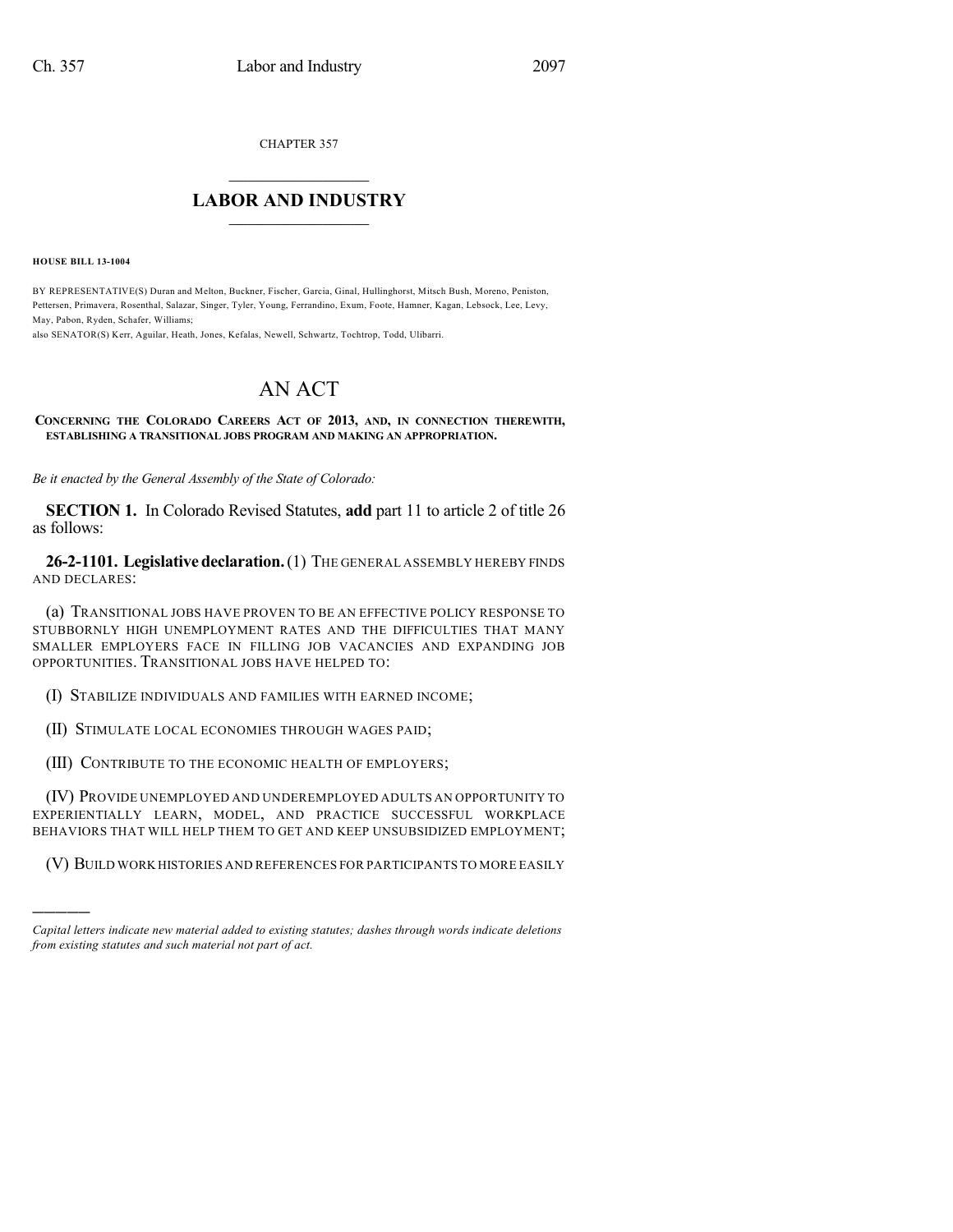MOVE INTO UNSUBSIDIZED AND STABLE EMPLOYMENT;

(VI) ADDRESS BARRIERS TO WORK THAT HAVE KEPT THE UNEMPLOYED AND UNDEREMPLOYED OUT OF THE REGULAR LABOR MARKET; AND

(VII) REDUCE RECIDIVISM AND PUBLIC COSTS.

(b) COLORADO HAS ALREADY DEMONSTRATED THE VALUE OF TRANSITIONAL JOBS THROUGH ITS SUCCESSFUL HIRECOLORADO INITIATIVE.OPERATED WITH FEDERAL FUNDS FROM OCTOBER 2009 THROUGH SEPTEMBER 2010, HIRE COLORADO PROVIDED TRANSITIONAL JOBS TO OVER ONE THOUSAND SEVEN HUNDRED UNEMPLOYED COLORADANS, ENABLING THEM TO DO PRODUCTIVE, WAGE-PAYING WORK FOR LOCAL GOVERNMENTS, NONPROFIT AGENCIES, AND FOR-PROFIT EMPLOYERS. ACCORDING TO DATA FROM THE COLORADO DEPARTMENT OF HUMAN SERVICES, HIRE COLORADO HELPED NEARLY SEVENTY-FIVE PERCENT OF ITS PARTICIPANTS TO MOVE INTO UNSUBSIDIZED EMPLOYMENT. IN STATES WHOSE TRANSITIONAL JOBS PROGRAMS FOCUSED ON THOSE WITH THE MOST ACUTE JOB SEARCH CHALLENGES, NEARLY FIFTY PERCENT, AN UNUSUALLY HIGH SUCCESS RATE FOR SUCH A POPULATION, MOVED INTO UNSUBSIDIZED WORK.

(c) WHILE NATIONALLY UNEMPLOYMENT IS FALLING SLOWLY AND ALTHOUGH COLORADO'S UNEMPLOYMENT RATE IS BETTER THAN THE NATIONAL AVERAGE, COLORADANS STILL FACE DIFFICULTY IN FINDING FULL-TIME JOBS. ACCORDING TO A RECENT ANALYSIS, NEARLY TWO HUNDRED THOUSAND COLORADANS ARE "OFFICIALLY"UNEMPLOYED,BUT THERE ARE FEWER THAN SEVENTY-FIVE THOUSAND JOB OPENINGS. AT THE SAME TIME THAT UNEMPLOYED AND UNDEREMPLOYED COLORADANS STRUGGLE TO FIND EMPLOYMENT IN THE FACE OF THIS JOB SHORTAGE, MANY EMPLOYERS HAVE FOUND IT DIFFICULT TO FILL THE JOB VACANCIES THEY DO HAVE. TRANSITIONAL JOBS ARE PART OF THE SOLUTION TO BOTH UNEMPLOYMENT AND UNFILLED JOB VACANCIES.

**26-2-1102. Definitions.** AS USED IN THIS PART 11, UNLESS THE CONTEXT OTHERWISE REQUIRES:

(1) "EMPLOYER OF RECORD"MEANS AN ORGANIZATION THAT HAS BEEN SELECTED BY THE STATE DEPARTMENT TO BE RESPONSIBLE FOR PROVIDING THE FOLLOWING EMPLOYER SERVICES,IN AN EFFECTIVE AND EFFICIENT MANNER AND AT THE LOWEST COST, WITH RESPECT TO TRANSITIONAL JOB WORKERS WHO PERFORM WORK FOR A HOST SITE EMPLOYER:

(a) PAYMENT OF WAGES TO A TRANSITIONAL JOB WORKER, UPON RECEIPT FROM THE HOST SITE EMPLOYER OF CERTIFICATION, IN THE MANNER PRESCRIBED BY THE STATE DEPARTMENT, THAT THE TRANSITIONAL JOB WORKER HAS WORKED A SPECIFIED NUMBER OF HOURS;

(b) WITHHOLDING AND PAYMENT OF PAYROLL TAXES, INCLUDING FICA, MEDICARE, AND, IF APPLICABLE, UNEMPLOYMENT INSURANCE TAXES, TO THE APPROPRIATE FEDERAL AND STATE AGENCIES;

(c) PROVISION, IF APPLICABLE, OF WORKER'S COMPENSATION COVERAGE;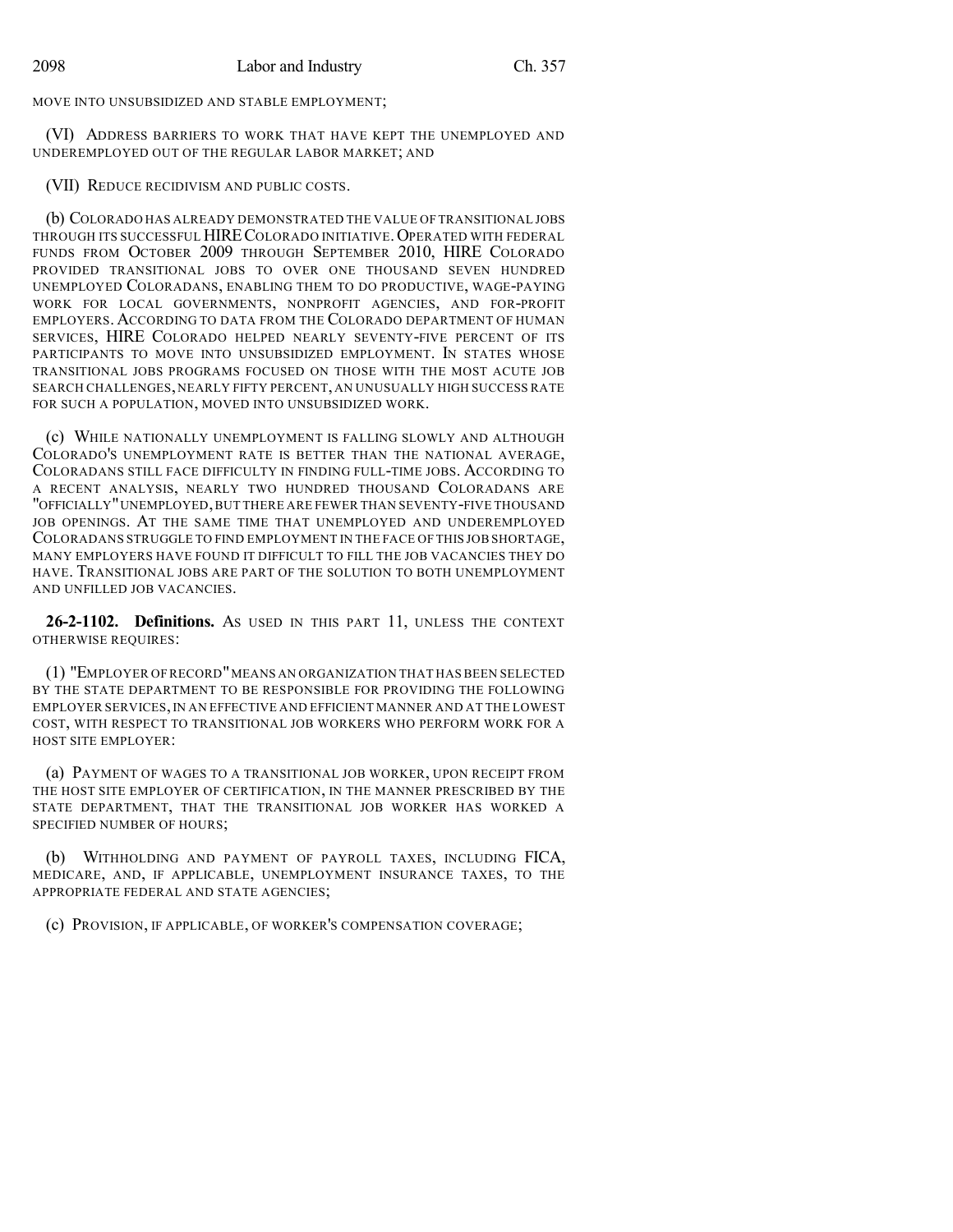(d) PREPARATION AND DISTRIBUTION OF FEDERAL AND STATE TAX FORMS, INCLUDING W-2 AND I-9 FORMS; AND

(e) PROVISION OF SUCH OTHER FORMAL EMPLOYER FUNCTIONS AS THE DEPARTMENT OF HUMAN SERVICES MAY PRESCRIBE.

(2) "HOST SITE EMPLOYER"MEANS THE EMPLOYER THAT AGREES WITH THE LOCAL AGENCY CONTRACTOR TO BE RESPONSIBLE FOR:

(a) SELECTING, TRAINING, AND SUPERVISING A TRANSITIONAL JOBS WORKER;

(b) CERTIFYING TO THE EMPLOYER OF RECORD, IN THE MANNER PRESCRIBED BY THE DEPARTMENT OF HUMAN SERVICES, THE NUMBER OF HOURS THAT THE TRANSITIONAL JOBS WORKER HAS WORKED FOR THE EMPLOYER; AND

(c) COOPERATING WITH THE LOCAL AGENCY CONTRACTOR IN FACILITATING THE MOVEMENT OF THE TRANSITIONAL JOBS WORKER INTO UNSUBSIDIZED EMPLOYMENT; EXCEPT THAT THE HOST SITE EMPLOYER SHALL NOT BE REQUIRED TO OFFER UNSUBSIDIZED EMPLOYMENT TO THE TRANSITIONAL JOBS WORKER.

(3) "LOCAL AGENCY CONTRACTOR"MEANS THE GOVERNMENTAL,NONPROFIT,OR FOR-PROFIT ORGANIZATIONS THAT THE STATE DEPARTMENT HAS CHOSEN,THROUGH A COMPETITIVE REQUEST FOR PROPOSALS AND CONTRACTING PROCESS, TO BE RESPONSIBLE FOR ADMINISTERING THE TRANSITIONAL JOBS PROGRAM AT THE LOCAL LEVEL, INCLUDING:

(a) OUTREACH TO PROSPECTIVE TRANSITIONAL JOBS WORKERS;

(b) RECRUITMENT OF POTENTIAL TRANSITIONAL JOBS WORKERS;

(c) ORIENTATION OF TRANSITIONAL JOBS WORKERS;

(d) PROVISION TO TRANSITIONAL JOBS WORKERS OF ACCESS TO CASE MANAGEMENT;

(e) PROVISION OF JOB COACHING TO TRANSITIONAL JOBS WORKERS, BOTH PRIOR TO AND FOLLOWING THEIR SELECTION BY HOST SITES EMPLOYERS;

(f) INTRODUCTION OF TRANSITIONAL JOBS WORKERS TO HOST SITES EMPLOYERS;

(g) ONGOING COMMUNICATION WITH HOST SITE EMPLOYERS CONCERNING WORKPLACE ISSUES WITH THE GOAL THAT EARLY IDENTIFICATION AND PROMPT RESOLUTION WILL HELP TRANSITIONAL JOBS WORKERS TO SUCCEED ON THE JOB AND MOVE INTO UNSUBSIDIZED EMPLOYMENT; AND

(h) COLLECTION OF DATA REQUIRED BY THE STATE DEPARTMENT, INCLUDING UTILIZATION OF THE COMMON STATEWIDE DATA COLLECTION SYSTEM IDENTIFIED BY THE STATE DEPARTMENT FOR DATA REPORTING AND DOCUMENTATION OF TRANSITIONAL JOBS PROGRAM OUTCOMES AND PERFORMANCE.

**26-2-1103. Transitional jobs programs.** (1) THE STATE DEPARTMENT SHALL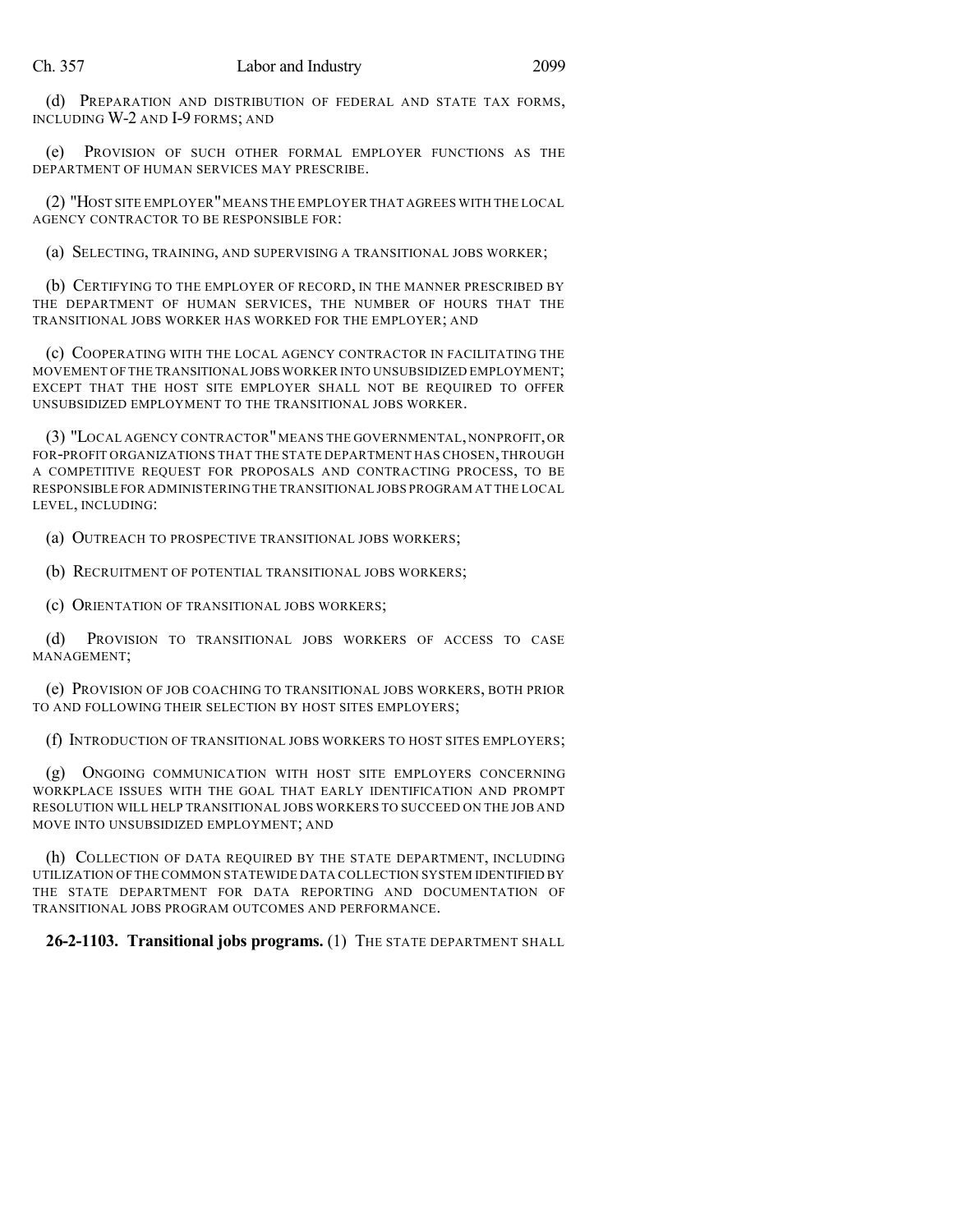ADMINISTER A TRANSITIONAL JOBS PROGRAM. THE TRANSITIONAL JOBS PROGRAM MUST:

(a) SEEK TO OFFER THE OPPORTUNITY TO WORK IN TRANSITIONAL JOBS TO ELIGIBLE INDIVIDUALS FROM JULY 1, 2013, THROUGH DECEMBER 30, 2014;

(b) TO THE GREATEST EXTENT POSSIBLE, PROVIDE PRIORITY TRANSITIONAL JOB OFFERS TO THE FOLLOWING GROUPS OF ELIGIBLE INDIVIDUALS, WITH THE HIGHEST PRIORITY BEING GIVEN TO INDIVIDUALS MEETING ONE OR MORE OF THE FOLLOWING CATEGORIES:

(I) NON-CUSTODIAL PARENTS;

(II) VETERANS; OR

(III) DISPLACED WORKERS THAT ARE FIFTY YEARS OF AGE OR OLDER;

(c) PAY ELIGIBLE WORKERS AT LEAST THE APPLICABLE MINIMUM WAGE; AND

(d) PLACE TRANSITIONAL JOB WORKERS, TO THE GREATEST EXTENT FEASIBLE, WITH HOST SITE EMPLOYERS THAT ARE SMALL AND MEDIUM-SIZED FIRMS THAT HAVE NO MORE THAN FIFTY FULL-TIME-EQUIVALENT EMPLOYEES.

(2) TO BE ELIGIBLE FOR A TRANSITIONAL JOB, AN INDIVIDUAL MUST:

(a) BE A LEGAL UNITED STATES RESIDENT OR OTHERWISE LAWFULLY PRESENT AND ELIGIBLE FOR WORK IN THE UNITED STATES:

(b) BE A RESIDENT OF COLORADO;

(c) BE AT LEAST EIGHTEEN YEARS OF AGE;

(d) NOT BE INCARCERATED AND BE ABLE TO WORK;

(e) HAVE A FAMILY INCOME OF BELOW ONE HUNDRED FIFTY PERCENT OF THE FEDERAL POVERTY LEVEL, AS ADJUSTED FOR FAMILY SIZE;

(f) BE UNEMPLOYED OR UNDEREMPLOYED FOR NO MORE THAN TWENTY HOURS PER WEEK, FOR AT LEAST FOUR CONSECUTIVE WEEKS; AND

(g) DEMONSTRATE THAT HE OR SHE HAS ACTIVELY SOUGHT EMPLOYMENT UTILIZING THE PUBLIC WORKFORCE SYSTEM.

(3) AN INDIVIDUAL WHO IS ELIGIBLE FOR A TRANSITIONAL JOB UNDER SUBSECTION (2) OF THIS SECTION MAY BE OFFERED A TRANSITIONAL JOB, SUBJECT TO THE AVAILABILITY OF FUNDS, ON THE FOLLOWING TERMS:

(a) THE TRANSITIONAL JOB MAY NOT DISPLACE ANY EXISTING EMPLOYEE, OR RESULT IN FILLING A JOB FROM WHICH AN EMPLOYEE WAS RECENTLY TERMINATED, OR INVOLVE THE TRANSITIONAL JOB WORKER IN A LABOR DISPUTE;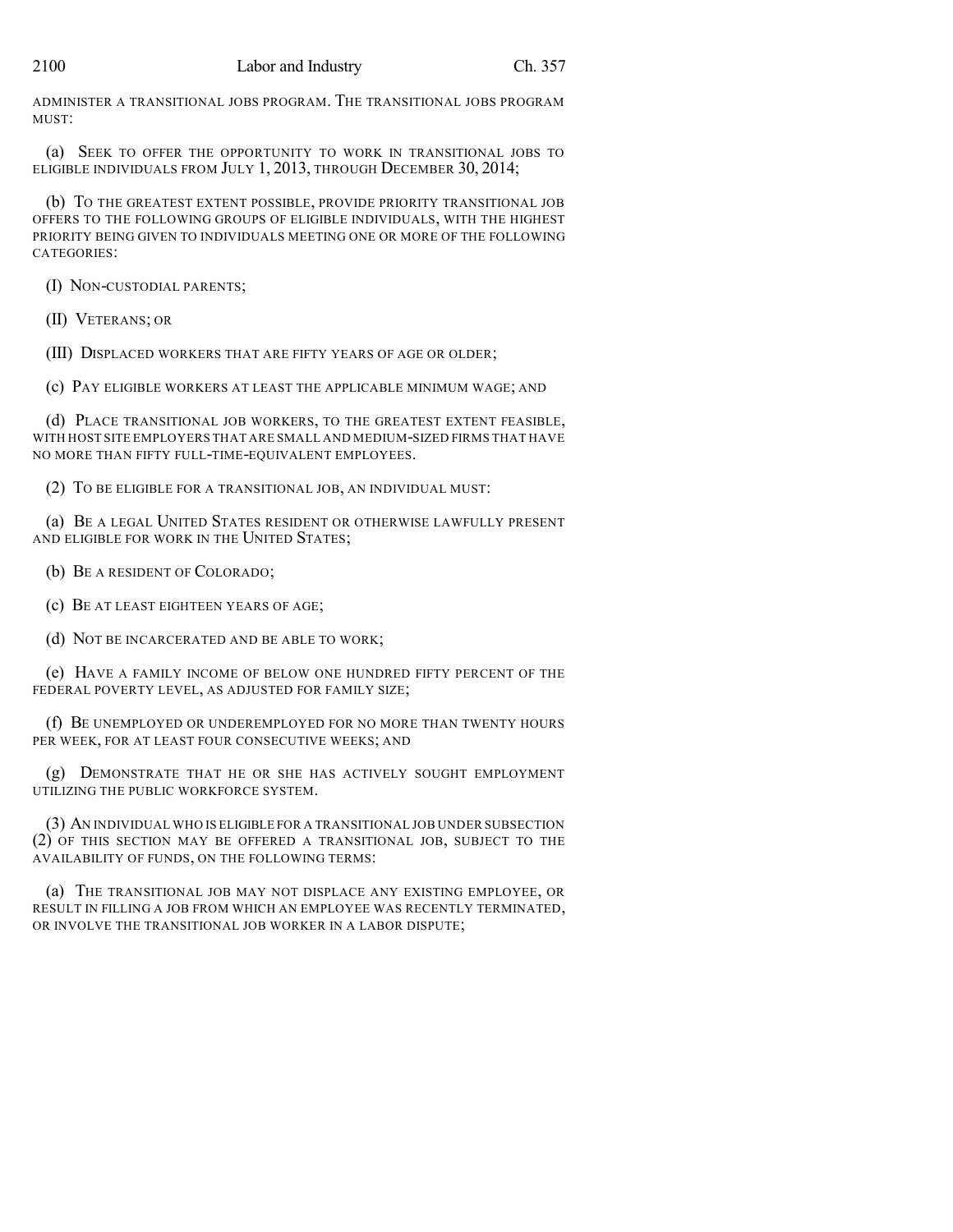#### Ch. 357 Labor and Industry 2101

(b) THE TRANSITIONAL JOB MUST PAY AT LEAST THE APPLICABLE MINIMUM WAGE, AND THE WAGE MAY BE INCREASED WITH FUNDS PROVIDED BY THE HOST SITE OR A THIRD PARTY;

(c) THE TRANSITIONAL JOB MUST PROVIDE NO FEWER THAN EIGHT HOURS OF WORK PER WEEK OF TRANSITIONAL JOB WORK AND MAY PROVIDE UP TO FORTY HOURS OF WORK PER WEEK OF TRANSITIONAL JOB WORK;

(d) EACH TRANSITIONAL JOB MAY PROVIDE UP TO THIRTY TOTAL WEEKS OF TRANSITIONAL JOB WORK, NOT TO EXCEED THREE PLACEMENTS AS A TRANSITIONAL JOB WORKER WITH UP TO THREE HOST SITES; EXCEPT THAT, SUBJECT TO GUIDELINES PROVIDED BY THE STATE DEPARTMENT, A LOCAL AGENCY CONTRACTOR MAY OFFER AND PROVIDE AN INDIVIDUAL WHO REMAINS ELIGIBLE FOR A TRANSITIONAL JOB ADDITIONAL WEEKS OF TRANSITIONAL JOB WORK; AND

(e) THE INDIVIDUAL EMPLOYED IN A TRANSITIONAL JOB MUST DEMONSTRATE THAT HE OR SHE IS ACTIVELY SEEKING EMPLOYMENT UTILIZING THE PUBLIC WORKFORCE SYSTEM.

(4) THE TRANSITIONAL JOBS PROGRAM MUST OPERATE THROUGHOUTCOLORADO, BUT, BASED ON THE AVAILABILITY OF FUNDING, THE STATE DEPARTMENT MAY:

(a) PHASE IN THE TRANSITIONAL JOBS PROGRAM IN 2013 AND 2014 OR OVER A LONGER TIME PERIOD AS DETERMINED NECESSARY BY THE STATE DEPARTMENT; OR

(b) LIMIT THE TRANSITIONAL JOBS PROGRAMS TO URBAN AND RURAL COUNTIES DESIGNATED BY THE STATE DEPARTMENT BASED ON CRITERIA RELATING TO UNEMPLOYMENT, POVERTY, AND OTHER FACTORS THAT THE STATE DEPARTMENT IDENTIFIES.

(5) THE STATE DEPARTMENT SHALL:

(a) REQUIRE DATA REPORTING AND PERFORMANCE OUTCOMES;

(b) EVALUATE THE OUTCOMES OF THE TRANSITIONAL JOBS PROGRAM AND PRESENT THE RESULTS OF ITS EVALUATION IN A TIMELY AND STRUCTURED MANNER; AND

(c) RIGOROUSLY MONITOR ALL CONTRACTS AND ENSURE FULL COMPLIANCE BY ALL CONTRACTORS WITH THEIR CONTRACTUAL OBLIGATIONS.

(6) THE STATE DEPARTMENT SHALL USE A COMPETITIVE REQUEST FOR PROPOSAL PROCESS TO SELECT LOCAL AGENCY CONTRACTORS AND SHALL NEGOTIATE CONTRACTS WITH THE GOVERNMENT OR NONPROFIT OR FOR-PROFIT ORGANIZATIONS THAT SUBMIT THE STRONGEST PROPOSALS.

(7) THE STATE DEPARTMENT MAY OFFER INCENTIVES TO LOCAL AGENCY CONTRACTORS FOR HIGH PERFORMANCE.

(8) THE STATE DEPARTMENT SHALL: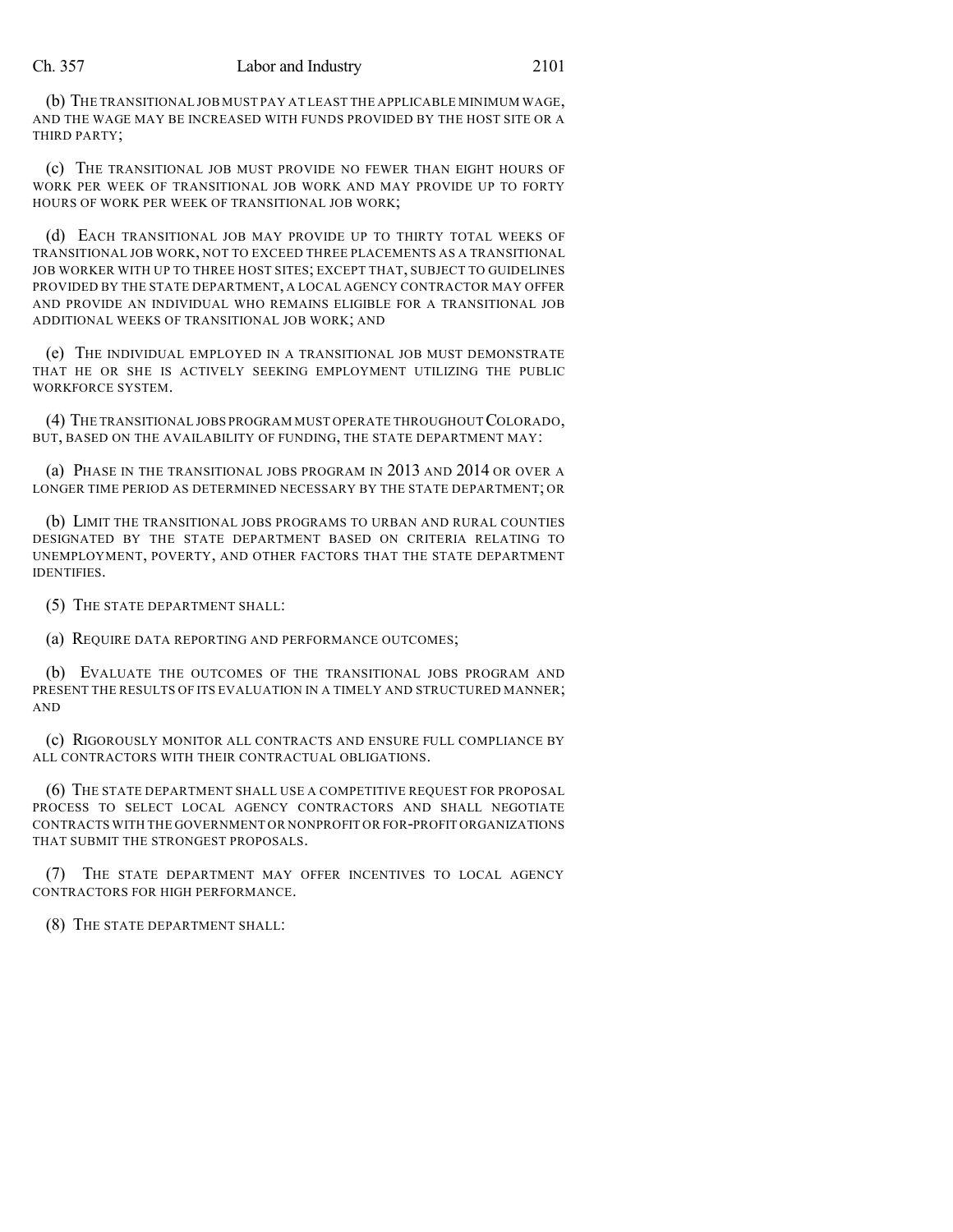(a) DETERMINE THE MOST EFFECTIVE AND EFFICIENT PROCESS AND MECHANISMS TO PROVIDE EMPLOYER OF RECORD SERVICES;

(b) ESTABLISH STANDARDS AND PROCEDURES FOR CONSIDERING AND APPROVING THE APPLICATIONS OF ORGANIZATIONS THAT APPLY TO FUNCTION AS EMPLOYERS OF RECORD; AND

(c) APPROVE THE APPLICATIONS OF THOSE ORGANIZATIONS THAT APPLY TO BE EMPLOYERS OF RECORD IF THE STATE DEPARTMENT DETERMINES THE ORGANIZATIONS WILL MEET ALL APPLICABLE STANDARDS IN THE MOST EFFECTIVE AND EFFICIENT MANNER AND AT THE LOWEST COST.

(9) AN ORGANIZATION MAY SUBMIT AN APPLICATION TO BE AN EMPLOYER OF RECORD,A LOCAL AGENCY CONTRACTOR, OR BOTH.THE STATE DEPARTMENT SHALL REVIEW AND MAKE DECISIONS ABOUT THE APPLICATION OF AN ORGANIZATION TO BE AN EMPLOYER OF RECORD IN THE SAME MANNER, AND USING THE SAME CRITERIA, REGARDLESS OF WHETHER THE ORGANIZATION PREVIOUSLY NEVER WAS, PREVIOUSLY WAS, CURRENTLY IS, PREVIOUSLY APPLIED TO BE, OR IS CURRENTLY APPLYING TO BE A LOCAL AGENCY CONTRACTOR. THE STATE DEPARTMENT SHALL REVIEW AND MAKE DECISIONS ABOUT THE APPLICATION OF AN ORGANIZATION TO BE A LOCAL AGENCY CONTRACTOR IN THE SAME MANNER, AND USING THE SAME CRITERIA, REGARDLESS OF WHETHER THE ORGANIZATION NEVER WAS, PREVIOUSLY WAS, CURRENTLY IS, PREVIOUSLY APPLIED TO BE, OR IS CURRENTLY APPLYING TO BE AN EMPLOYER OF RECORD. AN EMPLOYER OF RECORD OR A LOCAL AGENCY CONTRACTOR, CONSISTENT WITH CRITERIA THAT THE STATE DEPARTMENT MAY ESTABLISH, MAY ALSO SERVE AS A HOST SITE EMPLOYER.

(10) THE STATE DEPARTMENT SHALL UTILIZE ANY MONEYS FOR THE TRANSITIONAL JOBS PROGRAM IN THE FOLLOWING MANNER:

(a) TRANSITIONAL JOBS PROGRAM MONEYS MUST BE USED TO REIMBURSE THE EMPLOYER OF RECORD FOR THE FOLLOWING WAGE-RELATED COSTS FOR EACH INDIVIDUAL WHO WORKS IN A TRANSITIONAL JOB:

(I) WAGE COSTS EQUAL TO THE NUMBER OF HOURS OF TRANSITIONAL JOBS WORK PERFORMED FOR AND CERTIFIED BY A HOST SITE EMPLOYER TIMES THE AGREED UPON WAGE, WHICH WAGE MUST BE AT LEAST THE APPLICABLE MINIMUM WAGE BUT MAY BE DEFINED BY THE FUNDING SOURCE; AND

(II) ALL RESULTING PAYROLL TAXES, INCLUDING THE EMPLOYER OF RECORD'S SHARE OF FICA TAXES, MEDICARE TAXES, ANY APPLICABLE UNEMPLOYMENT INSURANCE TAXES, AND ANY APPLICABLE WORKER'S COMPENSATION COSTS.

(b) THE HOST SITE OR A THIRD PARTY MAY INCREASE THE WAGE PER HOUR OR OTHER COMPENSATION THAT AN INDIVIDUAL EMPLOYED IN A TRANSITIONAL JOB RECEIVES AND SHALL BE RESPONSIBLE FOR ALL WAGES, PAYROLL TAX, AND OTHER COSTS ASSOCIATED WITH THE INCREASE.

(c) TRANSITIONAL JOBS PROGRAM MONEYS ALSO SHALL BE USED TO PAY FOR:

(I) ADMINISTRATIVE COSTS INCURRED BY THE STATE DEPARTMENT, INCLUDING